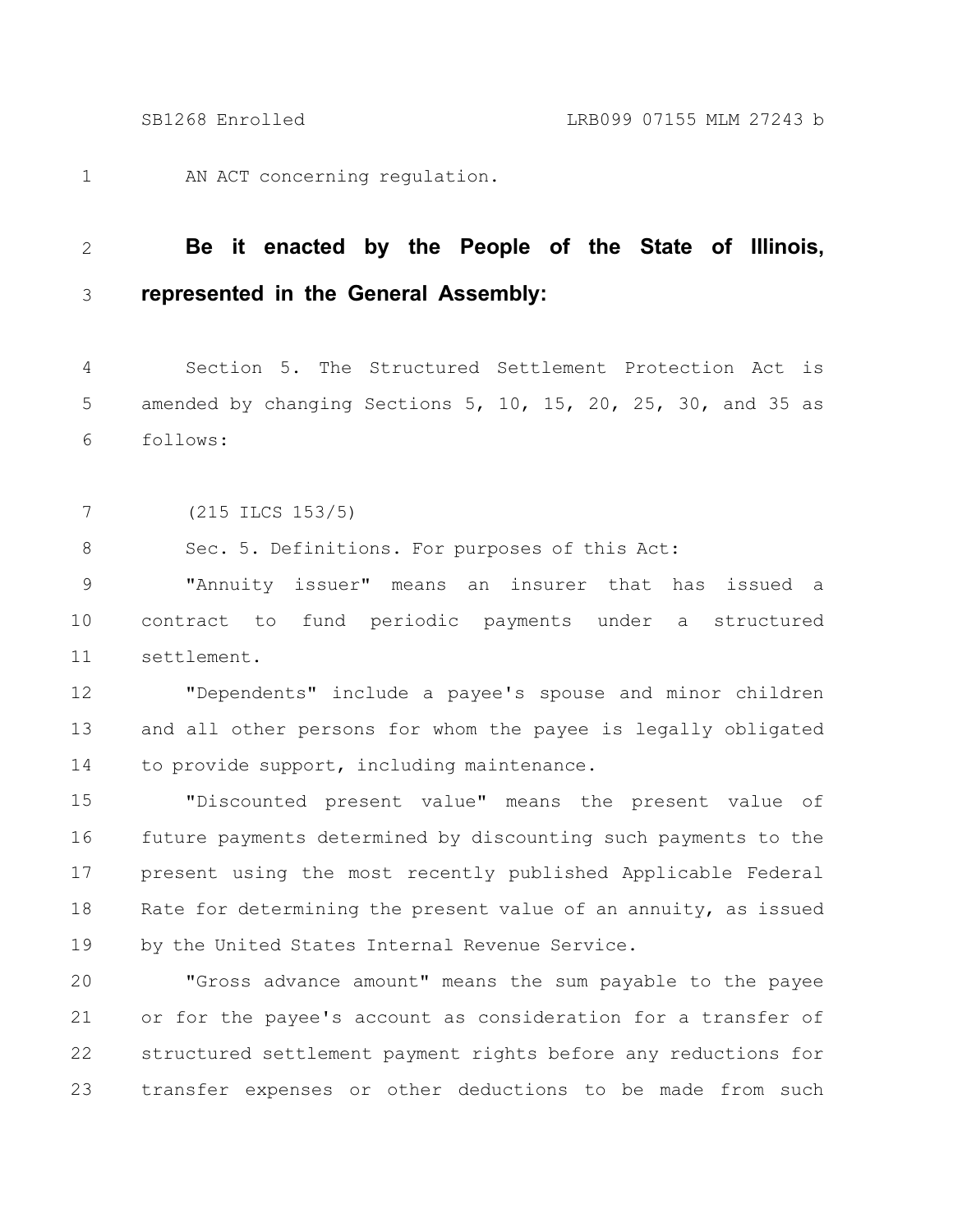SB1268 Enrolled - 2 - LRB099 07155 MLM 27243 b

consideration. 1

"Independent professional advice" means advice of an attorney, certified public accountant, actuary, or other licensed professional adviser. 2 3 4

"Interested parties" means, with respect to any structured settlement, the payee, any beneficiary irrevocably designated under the annuity contract to receive payments following the payee's death, the annuity issuer, the structured settlement obligor, and any other party to the structured settlement that has continuing rights or obligations to receive or make payments under such structured settlement. 5 6 7 8 9 10 11

"Net advance amount" means the gross advance amount less the aggregate amount of the actual and estimated transfer expenses required to be disclosed under item (5) of Section 10 of this Act. 12 13 14 15

"Payee" means an individual who is receiving tax free payments under a structured settlement and proposes to make a transfer of payment rights thereunder. 16 17 18

"Periodic payments" includes both recurring payments and scheduled future lump sum payments. 19 20

"Qualified assignment agreement" means an agreement providing for a qualified assignment within the meaning of Section 130 of the United States Internal Revenue Code, United States Code Title 26, as amended from time to time. 21 22 23 24

"Responsible administrative authority" means, with respect a structured settlement, any government authority 25 26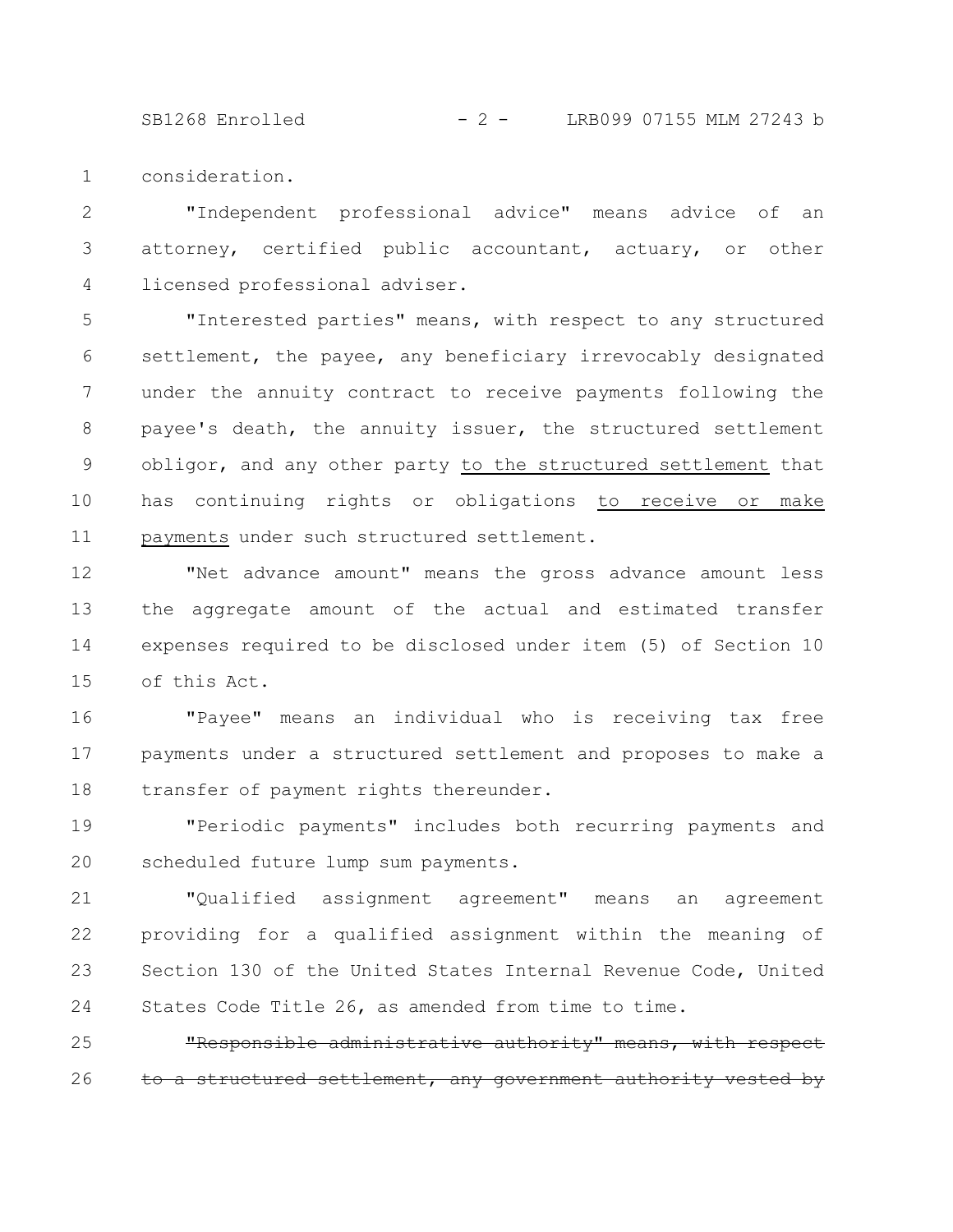SB1268 Enrolled - 3 - LRB099 07155 MLM 27243 b

law with exclusive jurisdiction over the settled claim by such structured settlement. 1 2

"Settled claim" means the original tort claim or workers' eompensation claim resolved by a structured settlement. 3 4

"Structured settlement" means an arrangement for periodic payment of damages for personal injuries or sickness established by settlement or judgment in resolution of a tort claim or for periodic payments in settlement compensation claim. 5 6 7 8 9

"Structured settlement agreement" means the agreement, judgment, stipulation, or release embodying the terms of a structured settlement. 10 11 12

"Structured settlement obligor" means, with respect to any structured settlement, the party that has the continuing obligation to make periodic payments to the payee under a structured settlement agreement or a qualified assignment agreement. 13 14 15 16 17

"Structured settlement payment rights" means rights to receive periodic payments under a structured settlement, whether from the structured settlement obligor or the annuity issuer, when: 18 19 20 21

(1) the payee is domiciled in, or the domicile or principal place of business of the structured settlement obligor or the annuity issuer is located in, this State; 22 23 24

(2) the structured settlement agreement was approved by a court or responsible administrative authority in this 25 26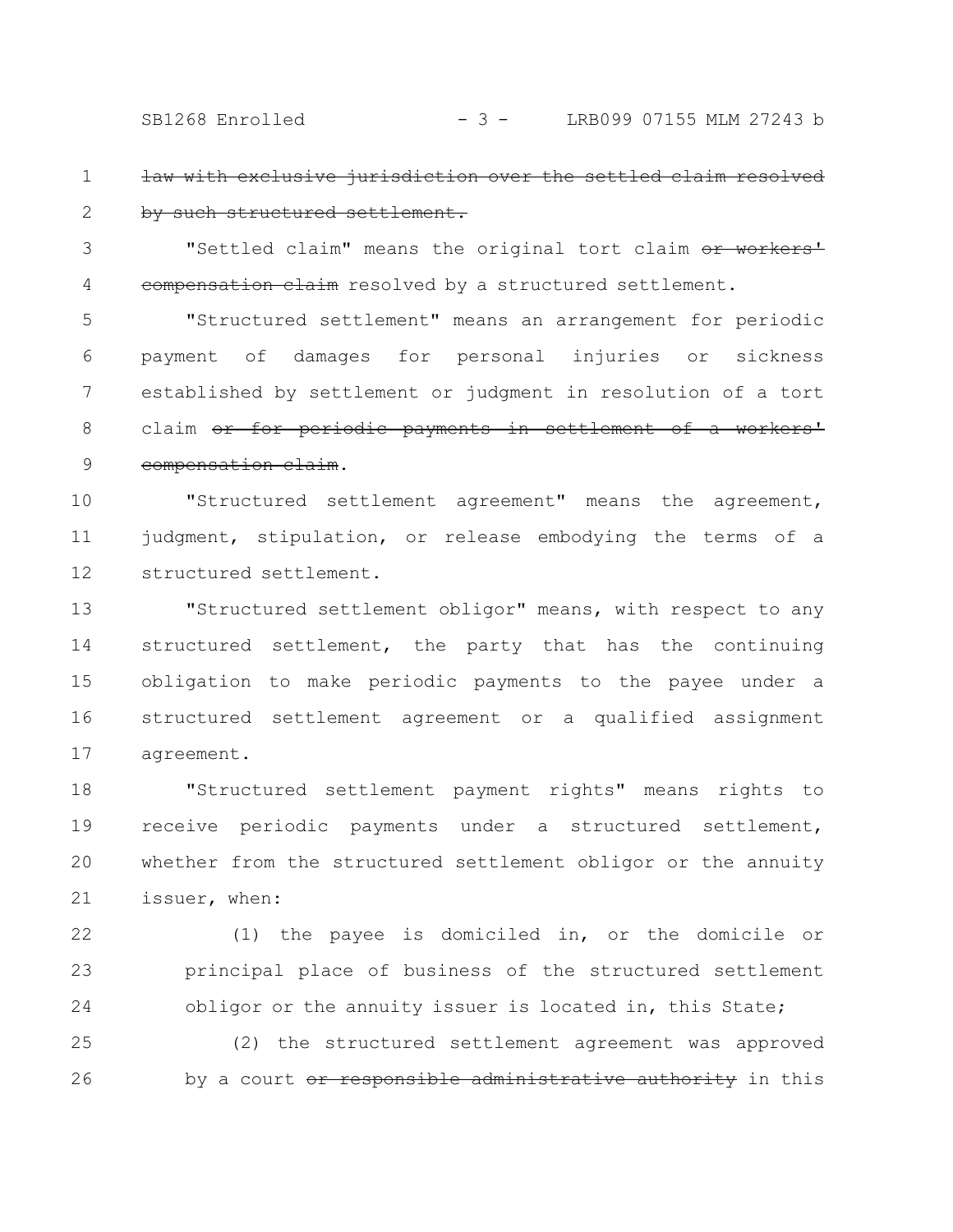State; or 1

(3) the structured settlement agreement is expressly governed by the laws of this State. 2 3

"Terms of the structured settlement" include, with respect to any structured settlement, the terms of the structured settlement agreement, the annuity contract, any qualified assignment agreement, and any order or other approval of any court <del>or responsible administrative authority</del> or other government authority that authorized or approved such structured settlement. 4 5 6 7 8 9 10

"Transfer" means any sale, assignment, pledge, hypothecation, or other alienation or encumbrance of structured settlement payment rights made by a payee for consideration; provided that the term "transfer" does not include the creation or perfection of a security interest in structured settlement payment rights under a blanket security agreement entered into with an insured depository institution in the absence of any action to redirect the structured settlement payments to such insured depository institution or an agent or successor in interest thereof or otherwise to enforce such blanket security interest against the structured settlement payment rights. 11 12 13 14 15 16 17 18 19 20 21 22

"Transfer agreement" means the agreement providing for a transfer of structured settlement payment rights. 23 24

"Transfer expenses" means all expenses of a transfer that are required under the transfer agreement to be paid by the 25 26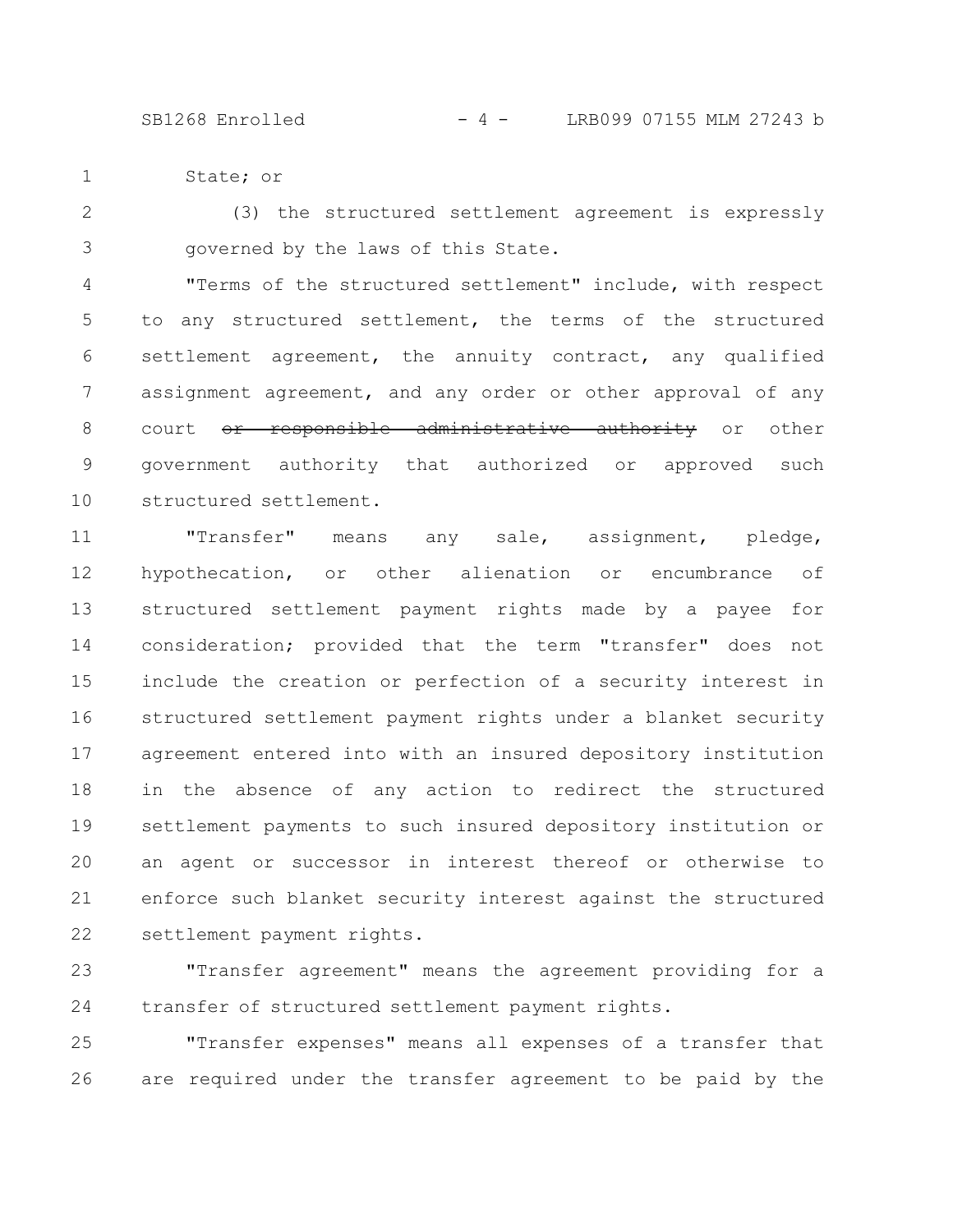SB1268 Enrolled - 5 - LRB099 07155 MLM 27243 b

payee or deducted from the gross advance amount, including, without limitation, court filing fees, attorneys fees, escrow fees, lien recordation fees, judgment and lien search fees, finders' fees, commissions, and other payments to a broker or other intermediary; "transfer expenses" do not include preexisting obligations of the payee payable for the payee's account from the proceeds of a transfer. 1 2 3 4 5 6 7

"Transferee" means a party acquiring or proposing to acquire structured settlement payment rights through a transfer. 8 9 10

(Source: P.A. 93-502, eff. 1-1-04.) 11

(215 ILCS 153/10) 12

Sec. 10. Required disclosures to payee. Not less than 10 3 days prior to the date on which a payee signs a transfer agreement, the transferee shall provide to the payee a separate disclosure statement, in bold type no smaller than 14 points, setting forth all of the following: 13 14 15 16 17

(1) the amounts and due dates of the structured settlement payments to be transferred; 18 19

20

(2) the aggregate amount of the payments;

(3) the discounted present value of the payments to be transferred, which shall be identified as the "calculation of current value of the transferred structured settlement payments under federal standards for valuing annuities", and the amount of the Applicable Federal Rate used in 21 22 23 24 25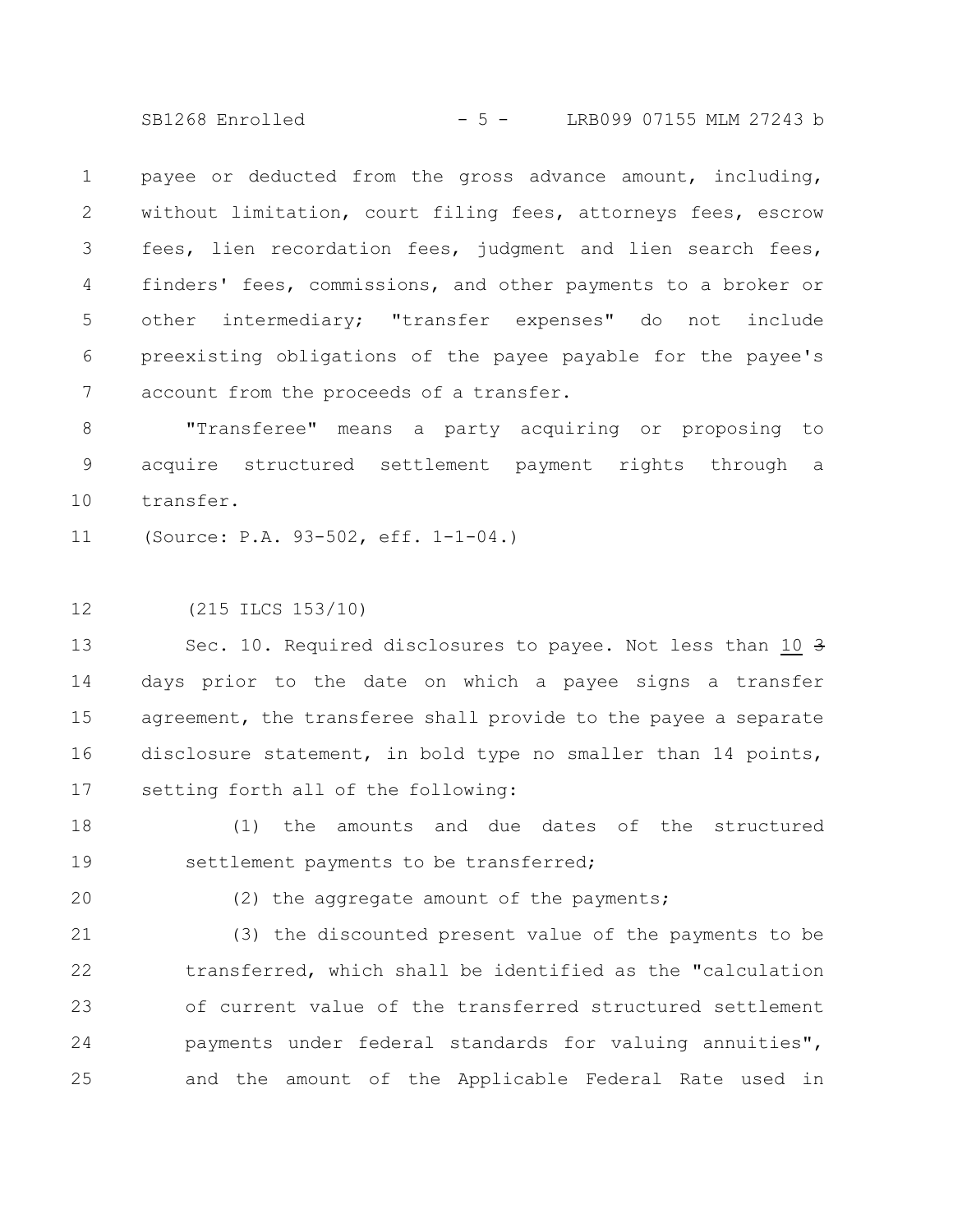SB1268 Enrolled - 6 - LRB099 07155 MLM 27243 b

1

calculating the discounted present value;

2

(4) the gross advance amount;

(5) an itemized listing of all applicable transfer expenses, other than attorneys' fees and related disbursements payable in connection with the transferee's application for approval of the transfer, and the transferee's best estimate of the amount of any such fees and disbursements; 3 4 5 6 7 8

9

(6) the net advance amount;

(7) the amount of any penalties or liquidated damages payable by the payee in the event of any breach of the transfer agreement by the payee; and 10 11 12

(8) a statement that the payee has the right to cancel the transfer agreement, without penalty or further obligation, not later than the third business day after the date the agreement is signed by the payee; and  $\div$ 13 14 15 16

(9) the effective annual interest rate, which must be disclosed in the following statement: "Based on the net amount that you will receive from us and the amounts and timing of the structured settlement payments that you are turning over to us, you will, in effect, be paying interest to us at a rate of .... percent per year.". 17 18 19 20 21 22

(Source: P.A. 93-502, eff. 1-1-04.) 23

(215 ILCS 153/15) 24

Sec. 15. Approval of transfers of structured settlement 25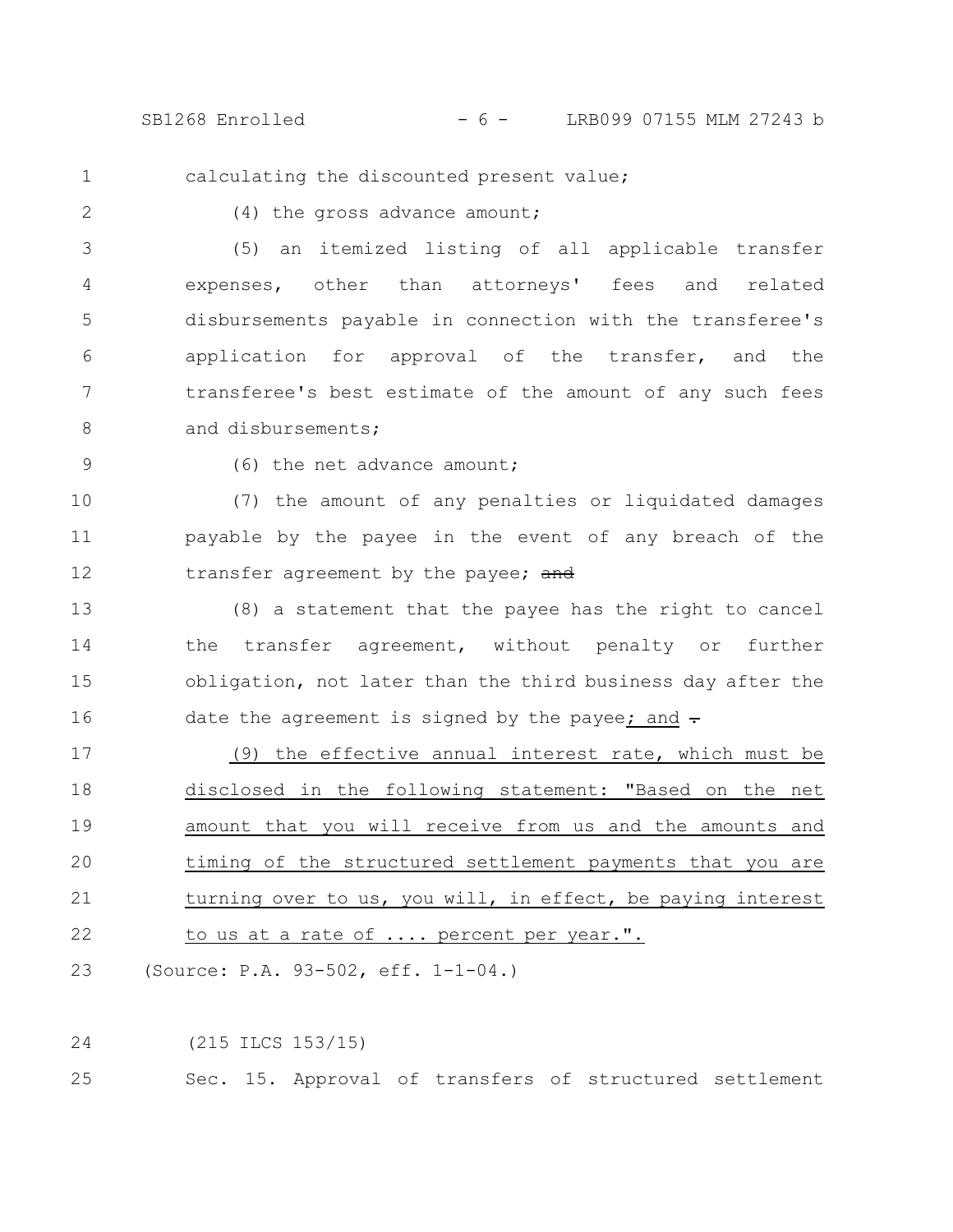SB1268 Enrolled - 7 - LRB099 07155 MLM 27243 b

payment rights. No direct or indirect transfer of structured settlement payment rights shall be effective and no structured settlement obligor or annuity issuer shall be required to make any payment directly or indirectly to any transferee of structured settlement payment rights unless the transfer has been approved in advance in a final court order or order of a responsible administrative authority based on express findings by such court or responsible administrative authority that: 1 2 3 4 5 6 7 8

(1) the transfer is in the best interest of the payee, taking into account the welfare and support of the payee's dependents; 9 10 11

(2) the payee has been advised in writing by the transferee to seek independent professional advice regarding the transfer and has either received such advice or knowingly waived in writing the opportunity to seek and receive such advice in writing; and 12 13 14 15 16

(3) the transfer does not contravene any applicable statute or the order of any court or other government authority. 17 18 19

(Source: P.A. 93-502, eff. 1-1-04.) 20

(215 ILCS 153/20) 21

Sec. 20. Effects of transfer of structured settlement payment rights. Following a transfer of structured settlement payment rights approved under this Act: 22 23 24

25

(1) the structured settlement obligor and the annuity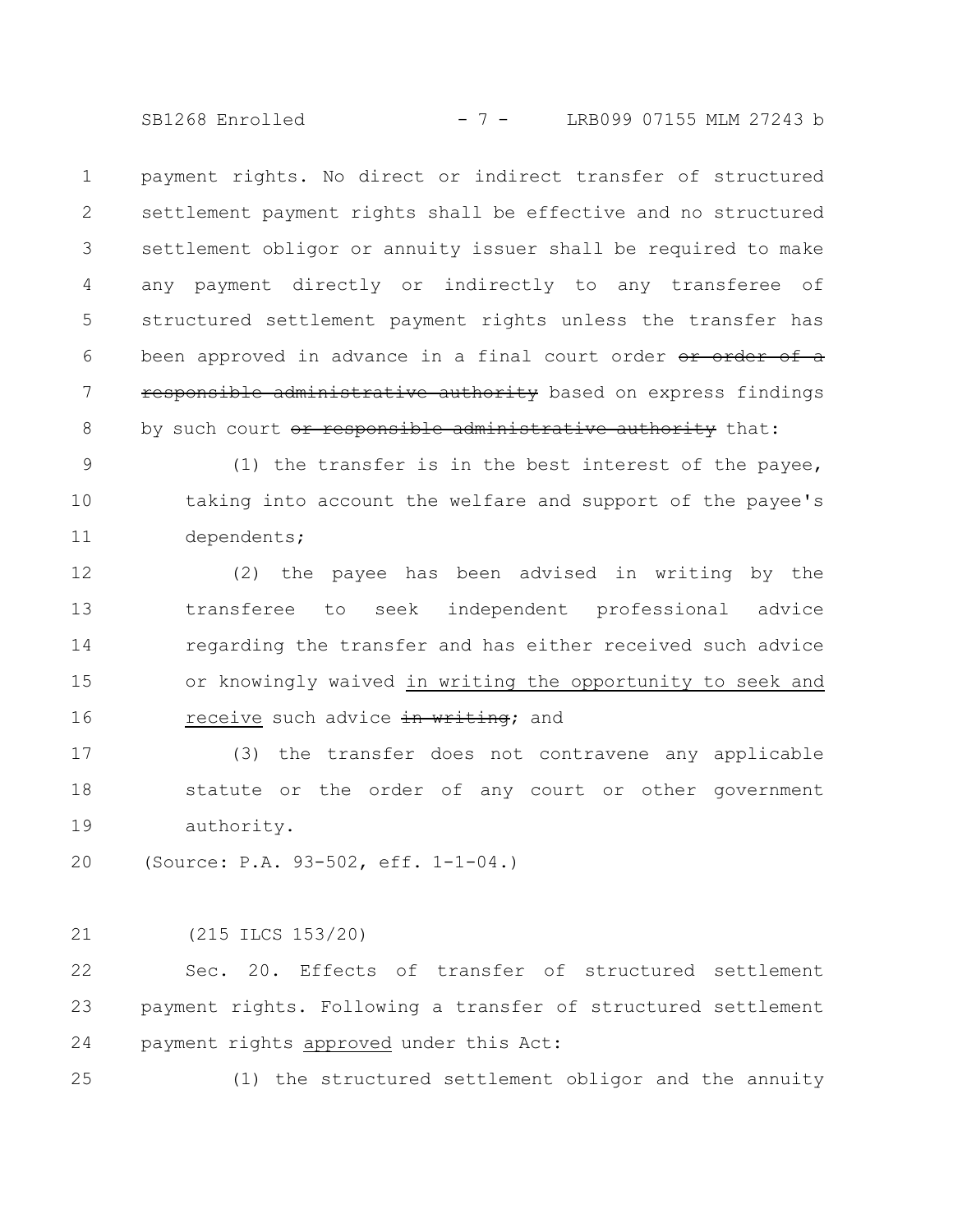SB1268 Enrolled - 8 - LRB099 07155 MLM 27243 b

issuer shall, as to all parties except the transferee or an assignee designated by the transferee, be discharged and released from any and all liability for the transferred payments, and the discharge and release shall not be affected by the failure of any party to the transfer to comply with this Act or with the order of the court approving the transfer; 1 2 3 4 5 6 7

(2) the transferee shall be liable to the structured settlement obligor and the annuity issuer: 8 9

(A) if the transfer contravenes the terms of the structured settlement, for any taxes incurred by the parties as a consequence of the transfer; and 10 11 12

(B) for any other liabilities or costs, including reasonable costs and attorneys' fees, arising from compliance by the structured settlement obligor or annuity issuer parties with the order of the court or responsible administrative authority or from arising as a consequence of the transferee's failure of any party to the transfer to comply with this Act; 13 14 15 16 17 18 19

(3) neither the annuity issuer nor the structured settlement obligor may be required to divide any periodic payment between the payee and any transferee or assignee or between 2 or more transferees or assignees; and 20 21 22 23

(4) any further transfer of structured settlement payment rights by the payee may be made only after compliance with all of the requirements of this Act. 24 25 26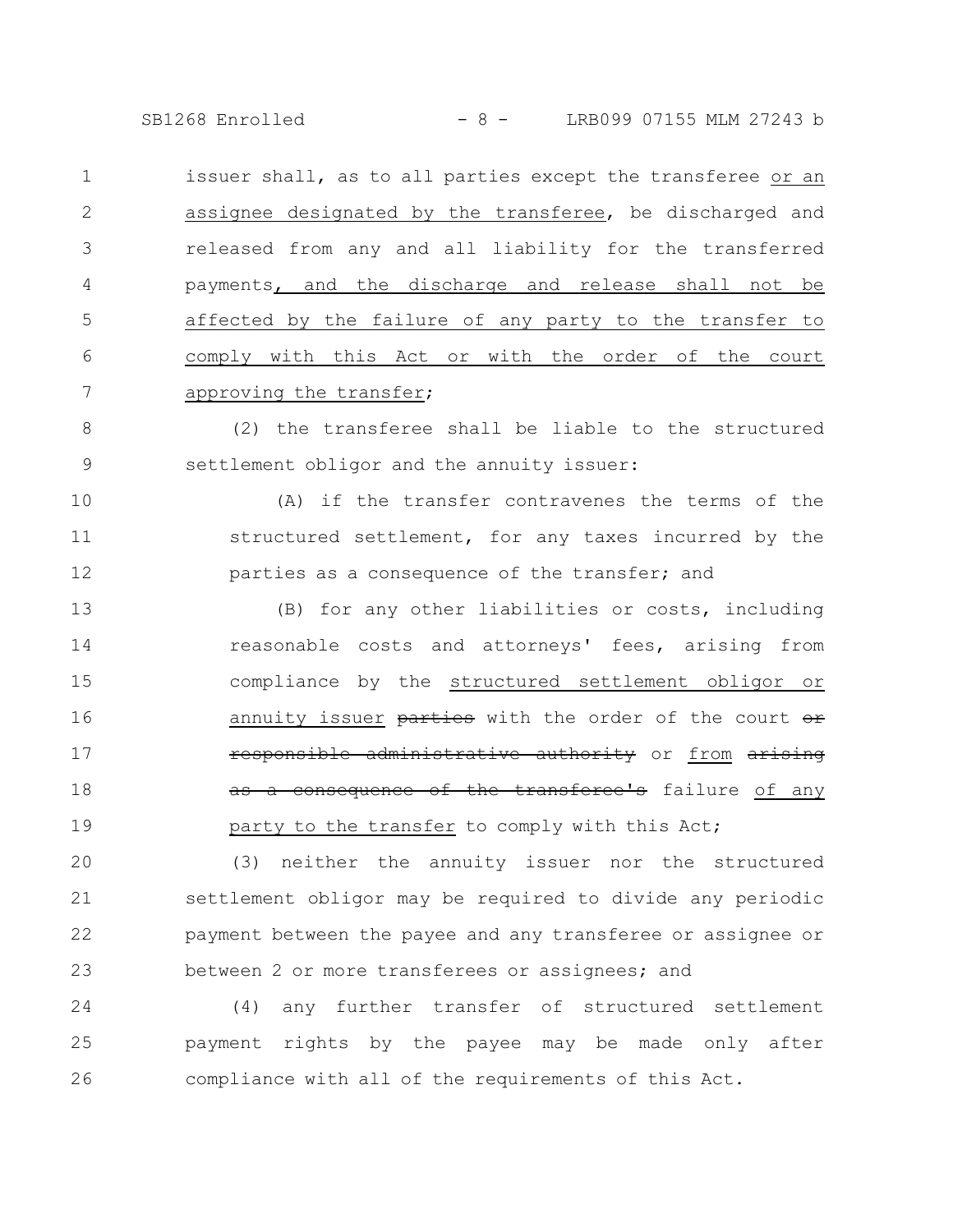SB1268 Enrolled - 9 - LRB099 07155 MLM 27243 b

(Source: P.A. 93-502, eff. 1-1-04.) 1

(215 ILCS 153/25) 2

3

Sec. 25. Procedure for approval of transfers.

(a) No annuity issuer or structured settlement obligor may make payments on a structured settlement to anyone other than the payee or beneficiary of the payee without prior approval of the circuit court or responsible administrative authority. No payee or beneficiary of a payee of a structured settlement may assign in any manner the structured settlement payment rights without the prior approval of the circuit court or responsible administrative authority. 4 5 6 7 8 9 10 11

(b) An application under this Act for approval of a transfer of structured settlement payment rights shall be made by the transferee and shall be brought in the circuit court of the county in which the payee is domiciled, except that, if the payee is not domiciled in this State, the application may be filed in the court in this State that approved the structured settlement agreement or in the circuit court of the county in this State in which the structured settlement obligor or annuity issuer has its principal place of business an action was or could have been maintained or before any responsible administrative authority that approved settlement agreement. 12 13 14 15 16 17 18 19 20 21 22 23

(c) A hearing shall be held on an application for approval of a transfer of structured settlement payment rights. The 24 25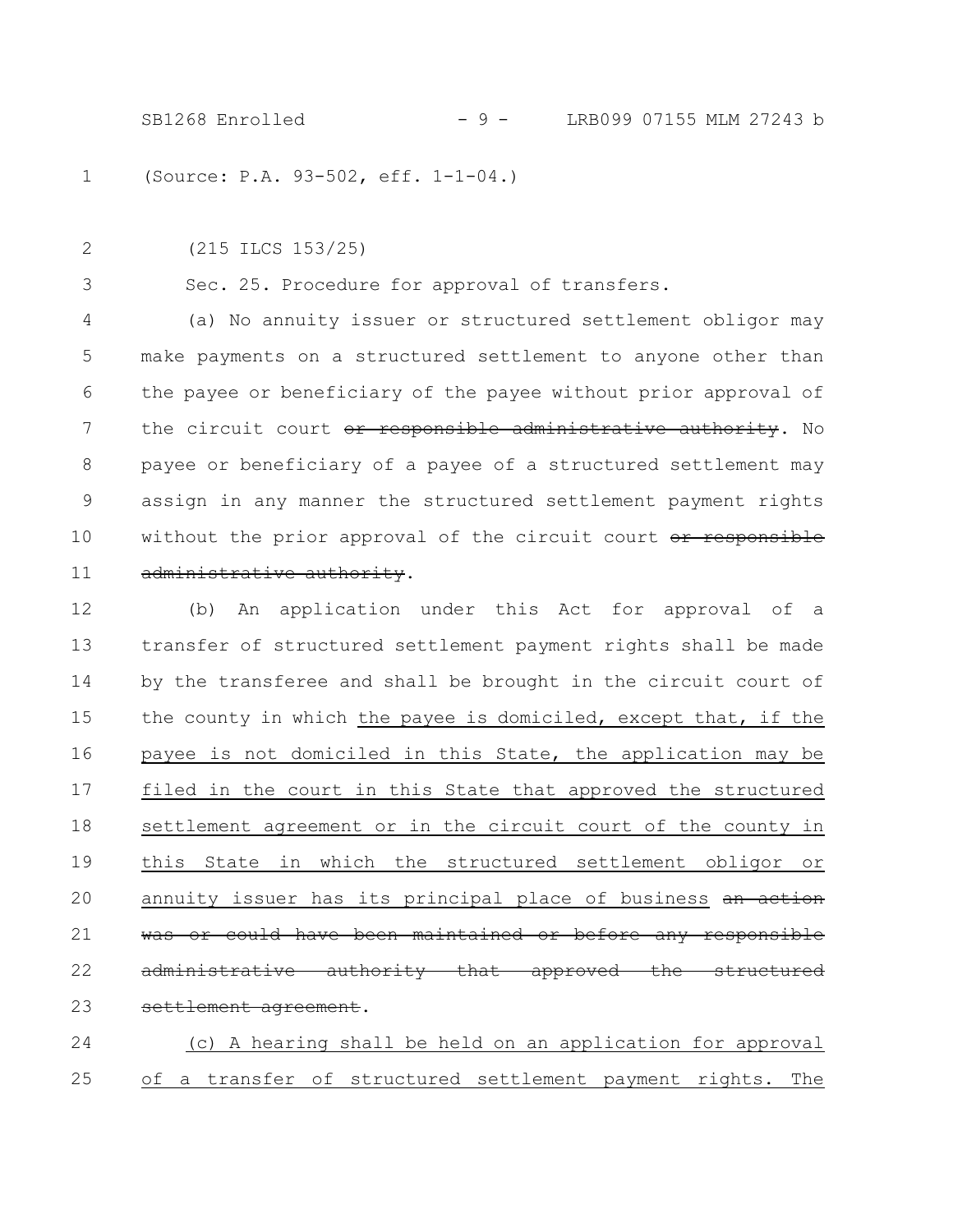SB1268 Enrolled - 10 - LRB099 07155 MLM 27243 b

| $\mathbf 1$   | payee shall appear in person at the hearing unless the court    |
|---------------|-----------------------------------------------------------------|
| $\mathbf{2}$  | determines that good cause exists to excuse the payee from      |
| 3             | appearing. Not less than 20 days prior to the scheduled hearing |
| 4             | on an application, the transferee shall file with the court and |
| 5             | serve on all interested parties a notice of the proposed        |
| 6             | transfer and the application, including the information and     |
| 7             | documentation required under subsection (d) of this Section.    |
| 8             | (d) In addition to complying with the other requirements of     |
| $\mathcal{G}$ | this Act, the application shall include:                        |
| 10            | (1) the payee's name, age, and county of domicile and           |
| 11            | the number and ages of the payee's dependents;                  |
| 12            | (2) a copy of the transfer agreement and disclosure             |
| 13            | statement;                                                      |
| 14            | (3) a description of the reasons why the payee seeks to         |
| 15            | complete the proposed transfer;                                 |
| 16            | (4) a summary of:                                               |
| 17            | any prior transfers by the payee to the<br>(i)                  |
| 18            | transferee or an affiliate, or through the transferee           |
| 19            | an affiliate to an assignee, within the 4 years<br>Оr           |
| 20            | preceding the date of the transfer agreement and any            |
| 21            | proposed transfers by the payee to the transferee or an         |
| 22            | affiliate, or through the transferee or an affiliate to         |
| 23            | an assignee, applications for approval of which were            |
| 24            | denied within the 2 years preceding the date of the             |
| 25            | transfer agreement;                                             |
| 26            | (ii) any prior transfers by the payee to any person             |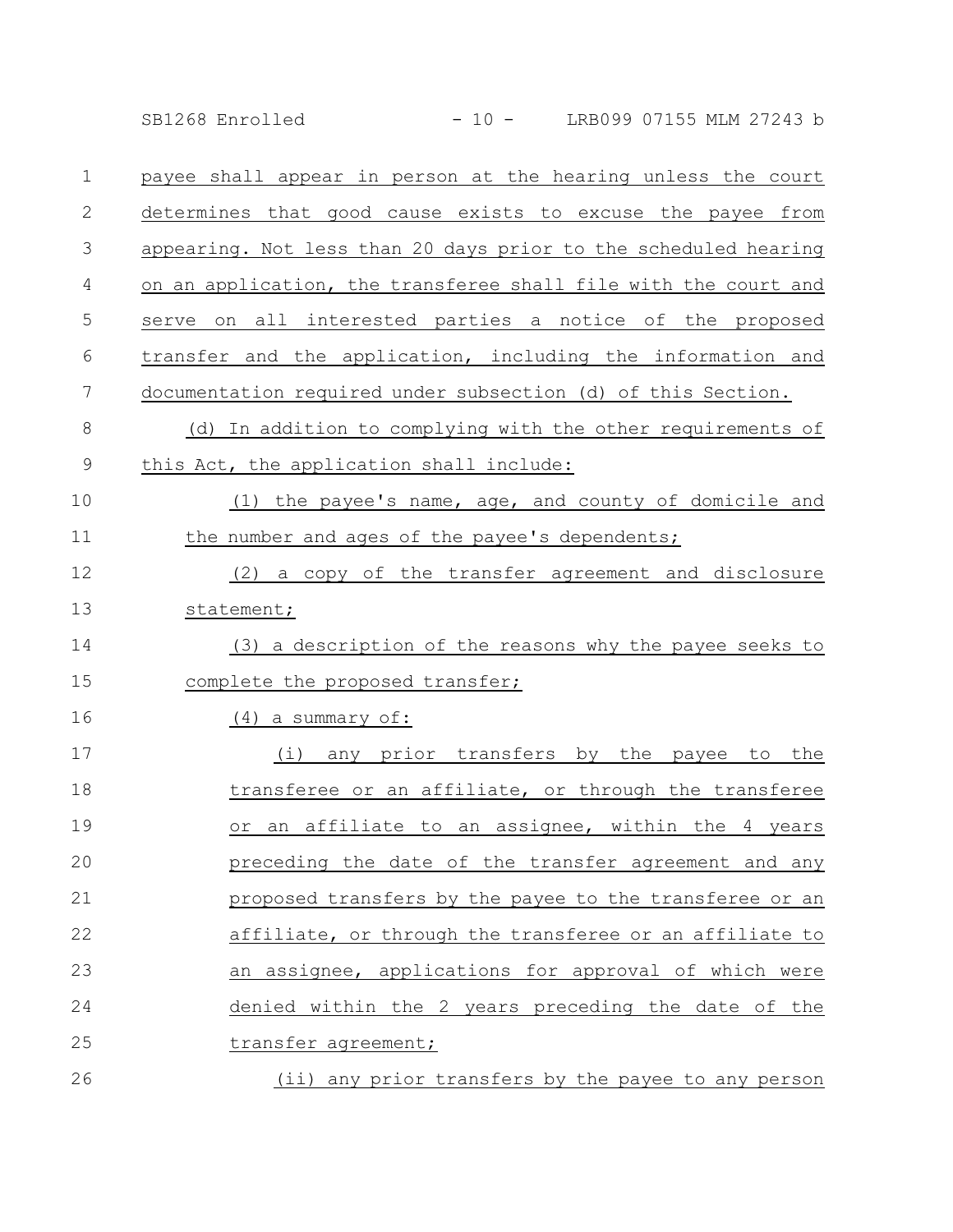SB1268 Enrolled - 11 - LRB099 07155 MLM 27243 b

| $\mathbf 1$   | or entity other than the transferee or an affiliate or    |
|---------------|-----------------------------------------------------------|
| $\mathbf{2}$  | an assignee of a transferee or affiliate within the 3     |
| 3             | years preceding the date of the transfer agreement and    |
| 4             | any prior proposed transfers by the payee to any person   |
| 5             | or entity other than the transferee or an affiliate or    |
| 6             | an assignee of a transferee or affiliate, applications    |
| 7             | for approval which were denied within the one year        |
| 8             | preceding the date of the current transfer agreement,     |
| $\mathcal{G}$ | to the extent that the transfers or proposed transfers    |
| 10            | have been disclosed to the transferee by the payee in     |
| 11            | writing or otherwise are actually known by the            |
| 12            | transferee;                                               |
| 13            | (5) notification that any interested party is entitled    |
| 14            | support, oppose, or otherwise respond to<br>the<br>to     |
| 15            | transferee's application, either in person or by counsel, |
| 16            | by submitting written comments to the court or by         |
| 17            | participating in the hearing; and                         |
| 18            | (6) notification of the time and place of the hearing     |
| 19            | and notification of the manner in which and the time by   |
| 20            | which written responses to the application must be filed, |
| 21            | which shall be not less than 5 days prior to the hearing, |
| 22            | in order to be considered by the court.                   |
| 23            | (Source: P.A. 93-502, eff. 1-1-04.)                       |
|               |                                                           |
| 24            | (215 ILCS 153/30)                                         |

Sec. 30. General provisions; construction. 25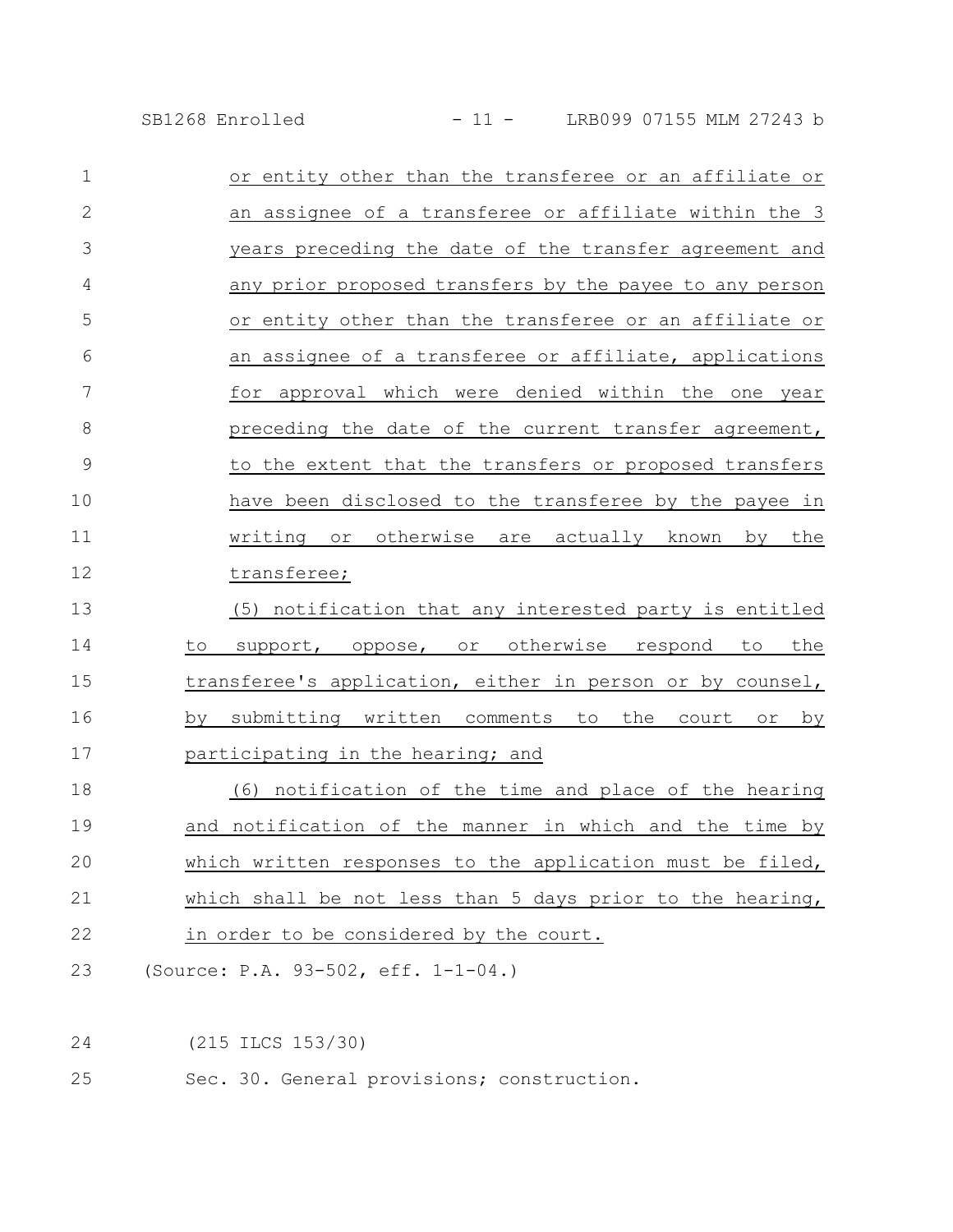(a) The provisions of this Act may not be waived by any payee. 1 2

(b) Any transfer agreement entered into on or after the effective date of this Act by a payee who is domiciled resides in this State shall provide that disputes under the transfer agreement, including any claim that the payee has breached the agreement, shall be determined in and under the laws of this State. No such transfer agreement shall authorize the transferee or any other party to confess judgment or consent to entry of judgment against the payee. 3 4 5 6 7 8 9 10

(c) No transfer of structured settlement payment rights shall extend to any payments that are life-contingent unless, prior to the date on which the payee signs the transfer agreement, the transferee has established and has agreed to maintain procedures reasonably satisfactory to the annuity issuer and the structured settlement obligor for (1) periodically confirming the payee's survival, and (2) giving the annuity issuer and the structured settlement obligor prompt written notice in the event of the payee's death. 11 12 13 14 15 16 17 18 19

(d) No payee who proposes to make a transfer of structured settlement payment rights shall incur any penalty, forfeit any application fee or other payment, or otherwise incur any liability to the proposed transferee or any assignee based on any failure of the transfer to satisfy the conditions of this Act. 20 21 22 23 24 25

26

(e) Nothing contained in this Act shall be construed to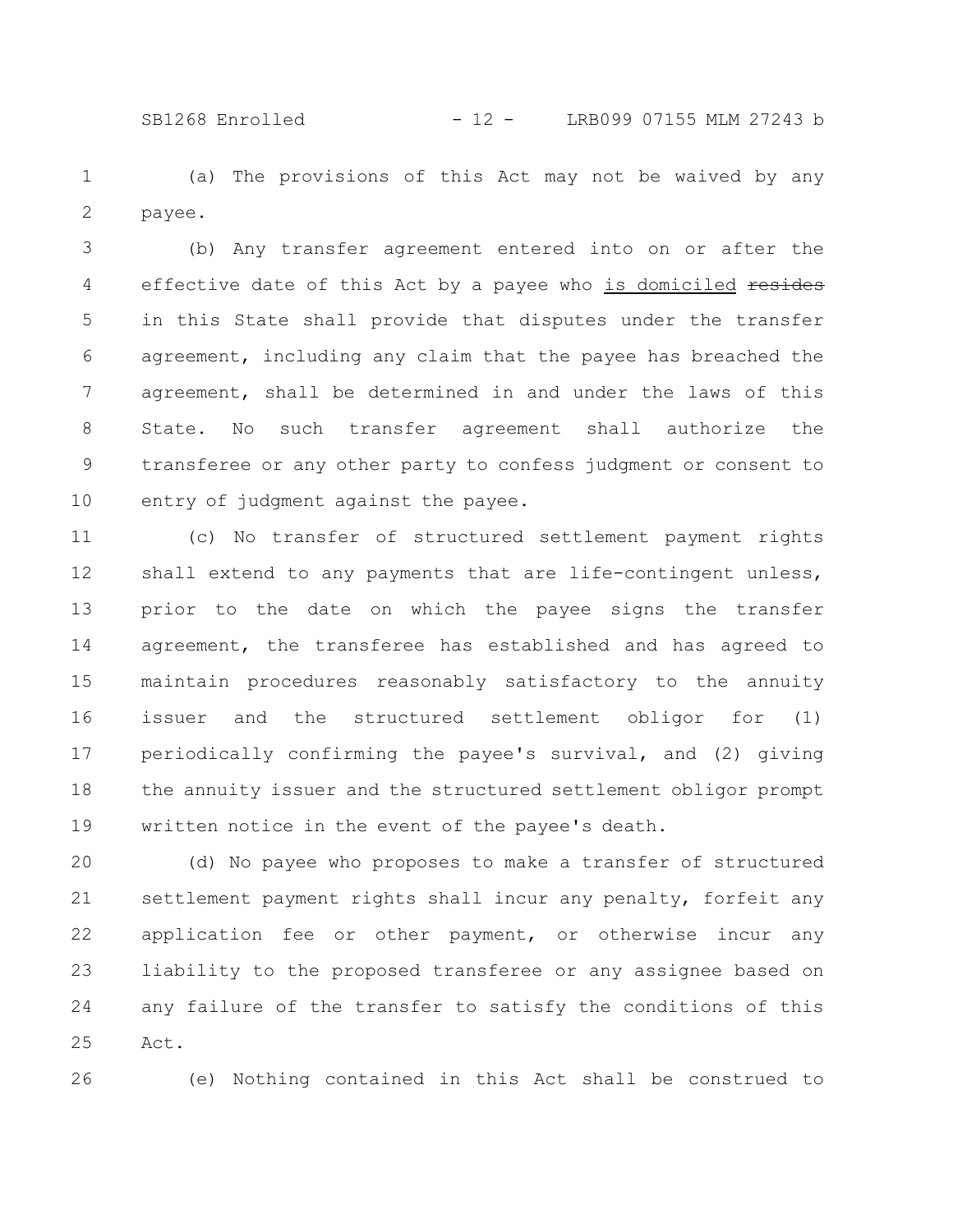SB1268 Enrolled - 13 - LRB099 07155 MLM 27243 b

authorize any transfer of structured settlement payment rights in contravention of any law or to imply that any transfer under transfer agreement entered into prior to the effective date this Act is valid or invalid. A court shall not be precluded from hearing an application for approval of a transfer of payment rights under a structured settlement where the terms of the structured settlement prohibit sale, assignment, or encumbrance of such payment rights, nor shall the interested parties be precluded from waiving or asserting their rights under those terms. The court hearing an application for approval of a transfer of payment rights under such a settlement shall have authority to rule on the merits of the application and any objections to such application. 1 2 3 4 5 6 7 8 9 10 11 12 13

(f) Compliance with the requirements set forth in Section 10 of this Act and fulfillment of the conditions set forth in Section 15 of this Act shall be solely the responsibility of the transferee in any transfer of structured settlement payment rights, and neither the structured settlement obligor nor the annuity issuer shall bear any responsibility for, or any liability arising from, non-compliance with those requirements or failure to fulfill those conditions. 14 15 16 17 18 19 20 21

(g) Following issuance of a court order approving a transfer of structured settlement payment rights under this Act, the structured settlement obligor and annuity issuer may rely on the court order in redirecting future structured settlement payments to the transferee or an assignee in 22 23 24 25 26